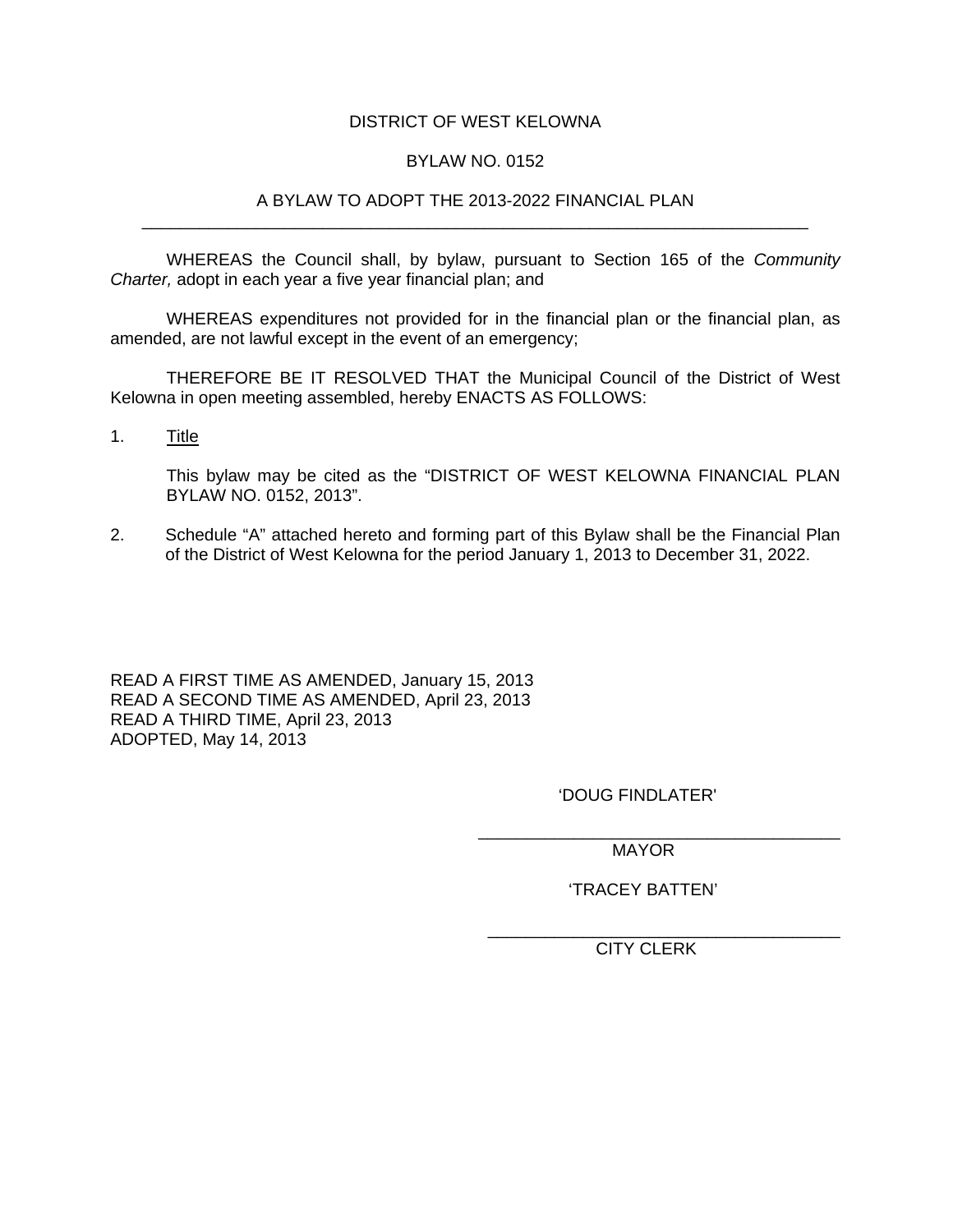#### Borrowing ProceedsGovernment Grants Government Transfers Other Revenue from Own Sources Sales of ServiceGrants-in-LieuLocal ImprovementsUtility Companies Water Capital Reserve Local Improvement Reserve Equipment Replacement Fund Development Cost ChargesTransfers from Statutory Reserves Transfer from Surplus to fund CapitalTransfer from Water Utility Transfer from Water UtilityTransfer from Sewer UtilityTransfer from Own Reserves Transfer from Own ReservesGovernment GrantsGovernment TransfersOther Revenue from Own Sources **Transfers from Statutory Reserves** Transfer from Surplus to fund Capita Transfer from Sewer Utility Equipment Replacement Fund Development Cost Charges Water Capital Reserve Local Improvement Reserve Capital Reserve

| Transfer from Surplus to fund Capital<br>Other Revenue from Own Sources<br>Sales of Service<br>Grants-in-Lieu<br>Local Improvements<br><b>Utility Companies</b><br>Property Tax Exemption<br>Property Taxes<br>Description<br>Transfers from Statutory Reserves<br>Consolidated Totals - Revenues Schedule "A"<br>District of West Kelowna 2013 - 2022 Financial Plan<br>Capital Reserve<br>Equipment Replacement Fund<br>Development Cost Charges<br>Water Capital Reserve<br>Local Improvement Reserve<br>Financial Plan<br>21,367,808<br>2012<br>23,259,339<br>23,950,009<br>22,718,411<br>2,265,225<br>2,442,796<br>926'129'6<br>71,717<br>2,944,200<br>1,376,276<br>1,210,180<br>462,826<br>793,146<br>454,127<br>129,532<br>8g<br><b>Requested</b><br>51,817,741<br>2013<br>21,795,164<br>24,247,861<br>22,569,550<br>2,476,841<br>665,000<br>472,083<br>800,876<br>476,884<br>108,333<br>$\approx$<br>61,437,123<br>27,275,546<br>23,129,202<br>24,359,063<br><b>Forecast</b><br>2,588,700<br>2,778,000<br>1,264,335<br>1,878,057<br>2016<br>498,667<br>279,842<br>493,647<br>20,939<br>$\overline{\mathbb{Z}}$<br><b>Forecast</b><br>61,816,041<br>23,591,786<br>24,636,326<br>28,366,567<br>2017<br>2627,531<br>2,497,100<br>1,735,641<br>285,438<br>501,051<br>506,148<br>113,967<br>525,000<br>20,939<br>ಜ<br>Forecast<br>24,063,622<br>63,466,460<br>29,501,231<br>25, 191,088<br>2,666,944<br>2018<br>1,739,000<br>916/79.18<br><b>199305</b><br>291,147<br>513,740<br>000918<br>480,520<br>20,940<br>337<br>Forecast<br>65,262,925<br>30,681,278<br>24,544,895<br>25,573,497<br>2019<br>2,706,947<br>2,026,444<br>1,671,900<br>1,103,000<br>206,970<br>516,196<br>521,446<br>143,967<br>20,939<br>ЭÆ<br>Forecast | 93,891,829               | 92, 965, 168 | 89,807,820 | 80'085'18 | 85,407,827 | 84,566,325 | 73,612,905 | <br>  <br>  <br>  <br>  <br>95,317,817 | TOTAL REVENUES                                 |
|--------------------------------------------------------------------------------------------------------------------------------------------------------------------------------------------------------------------------------------------------------------------------------------------------------------------------------------------------------------------------------------------------------------------------------------------------------------------------------------------------------------------------------------------------------------------------------------------------------------------------------------------------------------------------------------------------------------------------------------------------------------------------------------------------------------------------------------------------------------------------------------------------------------------------------------------------------------------------------------------------------------------------------------------------------------------------------------------------------------------------------------------------------------------------------------------------------------------------------------------------------------------------------------------------------------------------------------------------------------------------------------------------------------------------------------------------------------------------------------------------------------------------------------------------------------------------------------------------------------------------------------------------------------------------------------------------------------------------------|--------------------------|--------------|------------|-----------|------------|------------|------------|----------------------------------------|------------------------------------------------|
|                                                                                                                                                                                                                                                                                                                                                                                                                                                                                                                                                                                                                                                                                                                                                                                                                                                                                                                                                                                                                                                                                                                                                                                                                                                                                                                                                                                                                                                                                                                                                                                                                                                                                                                                | 67,929,375<br>25,035,792 |              |            |           |            |            |            |                                        | Collections for Other Governments<br>Sub-total |
|                                                                                                                                                                                                                                                                                                                                                                                                                                                                                                                                                                                                                                                                                                                                                                                                                                                                                                                                                                                                                                                                                                                                                                                                                                                                                                                                                                                                                                                                                                                                                                                                                                                                                                                                |                          |              |            |           |            |            |            |                                        |                                                |
|                                                                                                                                                                                                                                                                                                                                                                                                                                                                                                                                                                                                                                                                                                                                                                                                                                                                                                                                                                                                                                                                                                                                                                                                                                                                                                                                                                                                                                                                                                                                                                                                                                                                                                                                |                          |              |            |           |            |            |            |                                        | Borrowing Proceeds                             |
|                                                                                                                                                                                                                                                                                                                                                                                                                                                                                                                                                                                                                                                                                                                                                                                                                                                                                                                                                                                                                                                                                                                                                                                                                                                                                                                                                                                                                                                                                                                                                                                                                                                                                                                                |                          |              |            |           |            |            |            |                                        |                                                |
|                                                                                                                                                                                                                                                                                                                                                                                                                                                                                                                                                                                                                                                                                                                                                                                                                                                                                                                                                                                                                                                                                                                                                                                                                                                                                                                                                                                                                                                                                                                                                                                                                                                                                                                                |                          |              |            |           |            |            |            |                                        |                                                |
|                                                                                                                                                                                                                                                                                                                                                                                                                                                                                                                                                                                                                                                                                                                                                                                                                                                                                                                                                                                                                                                                                                                                                                                                                                                                                                                                                                                                                                                                                                                                                                                                                                                                                                                                |                          |              |            |           |            |            |            |                                        |                                                |
|                                                                                                                                                                                                                                                                                                                                                                                                                                                                                                                                                                                                                                                                                                                                                                                                                                                                                                                                                                                                                                                                                                                                                                                                                                                                                                                                                                                                                                                                                                                                                                                                                                                                                                                                | 2,871,350                |              |            |           |            |            |            |                                        |                                                |
|                                                                                                                                                                                                                                                                                                                                                                                                                                                                                                                                                                                                                                                                                                                                                                                                                                                                                                                                                                                                                                                                                                                                                                                                                                                                                                                                                                                                                                                                                                                                                                                                                                                                                                                                | 1,009,333                |              |            |           |            |            |            |                                        |                                                |
|                                                                                                                                                                                                                                                                                                                                                                                                                                                                                                                                                                                                                                                                                                                                                                                                                                                                                                                                                                                                                                                                                                                                                                                                                                                                                                                                                                                                                                                                                                                                                                                                                                                                                                                                | 334,000                  |              |            |           |            |            |            |                                        |                                                |
|                                                                                                                                                                                                                                                                                                                                                                                                                                                                                                                                                                                                                                                                                                                                                                                                                                                                                                                                                                                                                                                                                                                                                                                                                                                                                                                                                                                                                                                                                                                                                                                                                                                                                                                                |                          |              |            |           |            |            |            |                                        |                                                |
|                                                                                                                                                                                                                                                                                                                                                                                                                                                                                                                                                                                                                                                                                                                                                                                                                                                                                                                                                                                                                                                                                                                                                                                                                                                                                                                                                                                                                                                                                                                                                                                                                                                                                                                                |                          |              |            |           |            |            |            |                                        |                                                |
|                                                                                                                                                                                                                                                                                                                                                                                                                                                                                                                                                                                                                                                                                                                                                                                                                                                                                                                                                                                                                                                                                                                                                                                                                                                                                                                                                                                                                                                                                                                                                                                                                                                                                                                                |                          |              |            |           |            |            |            |                                        | Transfer from Water Utility                    |
|                                                                                                                                                                                                                                                                                                                                                                                                                                                                                                                                                                                                                                                                                                                                                                                                                                                                                                                                                                                                                                                                                                                                                                                                                                                                                                                                                                                                                                                                                                                                                                                                                                                                                                                                |                          |              |            |           |            |            |            |                                        | Transfer from Sewer Utility                    |
|                                                                                                                                                                                                                                                                                                                                                                                                                                                                                                                                                                                                                                                                                                                                                                                                                                                                                                                                                                                                                                                                                                                                                                                                                                                                                                                                                                                                                                                                                                                                                                                                                                                                                                                                | 1,757,500                |              |            |           |            |            |            |                                        | Transfer from Own Reserves                     |
|                                                                                                                                                                                                                                                                                                                                                                                                                                                                                                                                                                                                                                                                                                                                                                                                                                                                                                                                                                                                                                                                                                                                                                                                                                                                                                                                                                                                                                                                                                                                                                                                                                                                                                                                | 70,939                   |              |            |           |            |            |            |                                        | Government Grants                              |
|                                                                                                                                                                                                                                                                                                                                                                                                                                                                                                                                                                                                                                                                                                                                                                                                                                                                                                                                                                                                                                                                                                                                                                                                                                                                                                                                                                                                                                                                                                                                                                                                                                                                                                                                |                          |              |            |           |            |            |            |                                        | Government Transfers                           |
|                                                                                                                                                                                                                                                                                                                                                                                                                                                                                                                                                                                                                                                                                                                                                                                                                                                                                                                                                                                                                                                                                                                                                                                                                                                                                                                                                                                                                                                                                                                                                                                                                                                                                                                                | 2,747,551<br>302,910     |              |            |           |            |            |            |                                        |                                                |
|                                                                                                                                                                                                                                                                                                                                                                                                                                                                                                                                                                                                                                                                                                                                                                                                                                                                                                                                                                                                                                                                                                                                                                                                                                                                                                                                                                                                                                                                                                                                                                                                                                                                                                                                | 25,873,712               |              |            |           |            |            |            |                                        |                                                |
|                                                                                                                                                                                                                                                                                                                                                                                                                                                                                                                                                                                                                                                                                                                                                                                                                                                                                                                                                                                                                                                                                                                                                                                                                                                                                                                                                                                                                                                                                                                                                                                                                                                                                                                                | 货                        |              |            |           |            |            |            |                                        |                                                |
|                                                                                                                                                                                                                                                                                                                                                                                                                                                                                                                                                                                                                                                                                                                                                                                                                                                                                                                                                                                                                                                                                                                                                                                                                                                                                                                                                                                                                                                                                                                                                                                                                                                                                                                                |                          |              |            |           |            |            |            |                                        |                                                |
|                                                                                                                                                                                                                                                                                                                                                                                                                                                                                                                                                                                                                                                                                                                                                                                                                                                                                                                                                                                                                                                                                                                                                                                                                                                                                                                                                                                                                                                                                                                                                                                                                                                                                                                                | 529,268                  |              |            |           |            |            |            |                                        |                                                |
|                                                                                                                                                                                                                                                                                                                                                                                                                                                                                                                                                                                                                                                                                                                                                                                                                                                                                                                                                                                                                                                                                                                                                                                                                                                                                                                                                                                                                                                                                                                                                                                                                                                                                                                                | 523,938                  |              |            |           |            |            |            |                                        |                                                |
|                                                                                                                                                                                                                                                                                                                                                                                                                                                                                                                                                                                                                                                                                                                                                                                                                                                                                                                                                                                                                                                                                                                                                                                                                                                                                                                                                                                                                                                                                                                                                                                                                                                                                                                                | 31,908,527               |              |            |           |            |            |            |                                        |                                                |
|                                                                                                                                                                                                                                                                                                                                                                                                                                                                                                                                                                                                                                                                                                                                                                                                                                                                                                                                                                                                                                                                                                                                                                                                                                                                                                                                                                                                                                                                                                                                                                                                                                                                                                                                |                          | 2020         |            |           |            |            |            |                                        |                                                |
|                                                                                                                                                                                                                                                                                                                                                                                                                                                                                                                                                                                                                                                                                                                                                                                                                                                                                                                                                                                                                                                                                                                                                                                                                                                                                                                                                                                                                                                                                                                                                                                                                                                                                                                                |                          |              |            |           |            |            |            |                                        |                                                |
|                                                                                                                                                                                                                                                                                                                                                                                                                                                                                                                                                                                                                                                                                                                                                                                                                                                                                                                                                                                                                                                                                                                                                                                                                                                                                                                                                                                                                                                                                                                                                                                                                                                                                                                                |                          |              |            |           |            |            |            |                                        |                                                |
|                                                                                                                                                                                                                                                                                                                                                                                                                                                                                                                                                                                                                                                                                                                                                                                                                                                                                                                                                                                                                                                                                                                                                                                                                                                                                                                                                                                                                                                                                                                                                                                                                                                                                                                                |                          |              |            |           |            |            |            |                                        |                                                |

# **Schedule "A"**

Sub-total

**Description**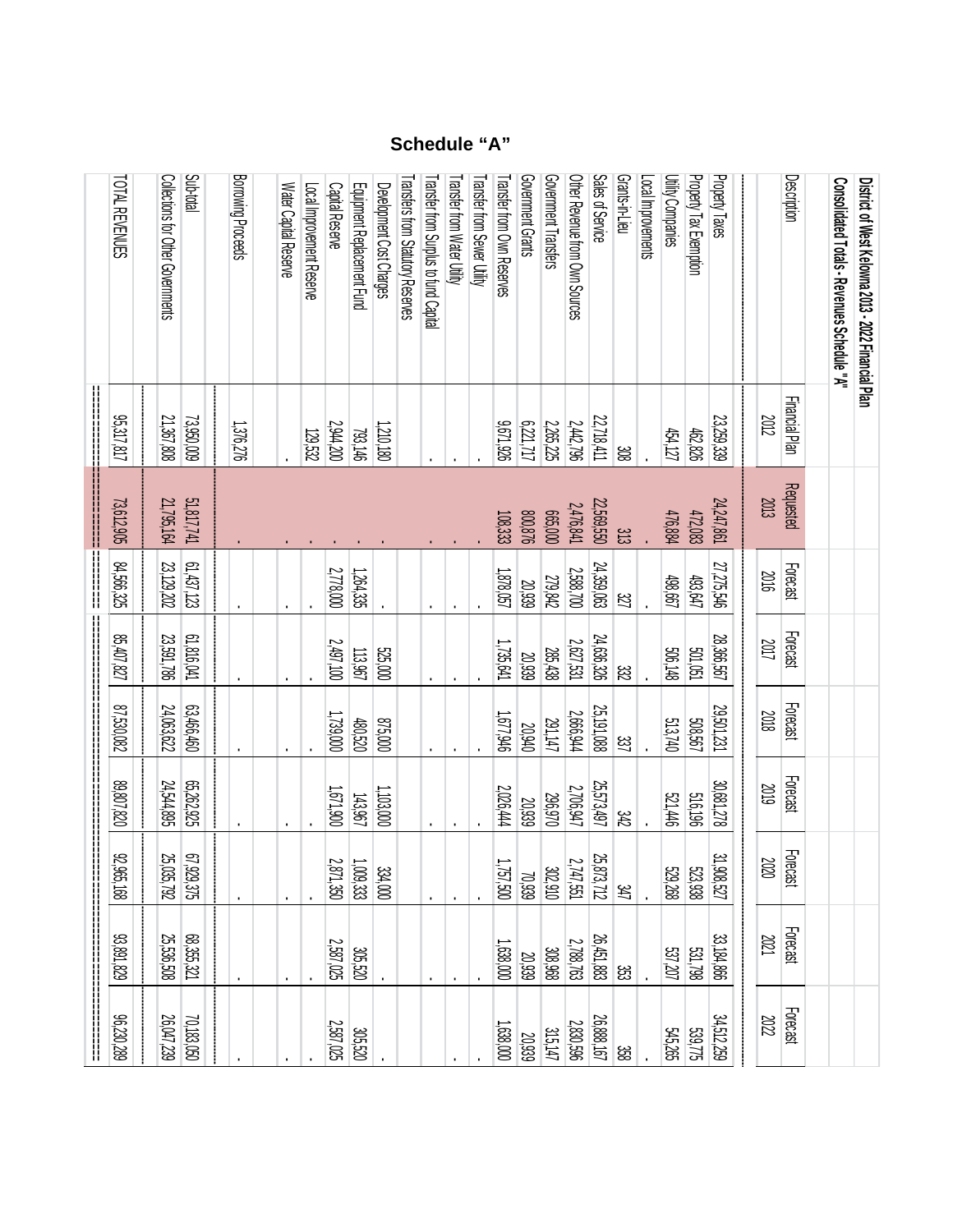| 882'022'98 | 93,891,830 | <br> <br> <br> <br> <br>92,965,168 | <br> <br> <br> <br> <br> <br>028'108'68 | 87,530,082 | <br> <br>  <br>85,407,827 | <br> <br> <br>84,566,326 | 73,612,905 | <br> <br> <br>95,317,817 | TOTAL EXPENDITURES                            |
|------------|------------|------------------------------------|-----------------------------------------|------------|---------------------------|--------------------------|------------|--------------------------|-----------------------------------------------|
|            |            |                                    |                                         |            |                           |                          |            |                          |                                               |
| 26,047,239 | 25,536,508 | 25,035,792                         | 24,544,895                              | 24,063,622 | 23,591,786                | 23,129,202               | 21,795,164 | 21,367,808               | Transfers to Other Governments                |
| 4,530,548  | 4,530,545  | 6,022,183                          | 4,945,311                               | 4,772,466  | 4,871,708                 | 5,920,392                |            | 19,296,300               | Total Capital Expenditures                    |
|            |            |                                    |                                         |            |                           |                          |            |                          |                                               |
| 554,776    | 554,775    | 513,100                            | 440,650                                 | 668,250    | 272,100                   | 738,000                  |            | 521,351                  | Storm Sewer                                   |
| 583,251    | 583,250    | 1,148,750                          | 776,694                                 | 290,696    | 451,641                   | 728,057                  |            | 2,909,054                | Recreation & Cultural Services                |
|            |            |                                    |                                         |            |                           |                          |            |                          | <b>Public Health Services</b>                 |
| 115,000    | 115,000    | 200,000                            | 255,000                                 | 235,000    | 000'08                    | 575,000                  |            | 7,054,231                | Environmental Health Services                 |
| 3,051,001  | 3,051,000  | 3,251,000                          | 3,283,000                               | 3,098,000  | 3,908,000                 | 2,965,000                |            | 8,158,650                | Transportation Services                       |
| 154,000    | 154,000    | 710,000                            | 96,000                                  | 408,000    | 81,000                    | 715,000                  |            | 271,228                  | <b>Protective Services</b>                    |
| 72,520     | 72,520     | 199,333                            | 33,967                                  | 72,520     | 78,967                    | 199,335                  |            | 381,786                  | General Government Services                   |
|            |            |                                    |                                         |            |                           |                          |            |                          | Capital Expenditures                          |
|            |            |                                    |                                         |            |                           |                          |            |                          |                                               |
| 65,652,501 | 63,824,776 | 61,907,192                         | 60,317,614                              | 58,693,994 | 56,944,333                | 55,516,731               | 51,817,741 | 54,653,709               | Total Operating Expenditures                  |
|            |            |                                    |                                         |            |                           |                          |            |                          |                                               |
| 109,537    | 107,037    | 104,594                            | 102,207                                 | 928'66     | 87,599                    | <b>95,373</b>            | 89,000     | 354,000                  | Water Capital Reserve                         |
| 36,607     | 83,733     | 31,895                             | 80'063                                  | 88,326     | 86,595                    | 84,897                   | 80,000     | 000'08                   | Sewer Capital Reserve                         |
| 1,337,479  | 1,146,168  | 369,757                            | 802,812                                 | 644,914    | 490,137                   | 349,245                  | 811,525    |                          | Available for supplemental budget requests    |
| 2,607,359  | 2,762,376  | 2,910,011                          | 2,835,948                               | 2,786,045  | 2,471,689                 | 1,976,582                | 996,545    | 2,765,529                | Capital Reserve Fund                          |
|            |            |                                    |                                         |            |                           |                          |            |                          | Local Improvements Fund                       |
|            |            |                                    |                                         |            |                           |                          |            |                          | Off-Street Parking Reserve Fund               |
| 954,701    | 864,370    | 775,814                            | 653,726                                 | 487,423    | 448,308                   | 485,416                  | 478,864    | 539,877                  | Equipment Replacement Fund                    |
| 000'009    | 000'009    | 000'009                            | 000'009                                 | 000'009    | 000'009                   | 000'009                  | 000'009    | 000'009                  | Development Cost Charges Fund                 |
|            |            |                                    |                                         |            |                           |                          |            |                          | Transfer to Statutory Reserves                |
| 4,462,937  | 3,861,860  | 3,289,334                          | 2,996,793                               | 2,748,930  | 2,668,364                 | 2,503,917                | 2,337,908  | 4,779,211                | Transfer to Own Reserves                      |
| 62,417     | 61,194     | 59,994                             | 58,817                                  | 57,664     | 56,533                    | 55,425                   | 52,228     | 50,831                   | Other Financial Fees                          |
| 5,795,961  | 5,719,042  | 6,405,120<br>5,643,632             | 5,569,700                               | 5,497,218  | 5,426,158                 | 5,560,750                | 5,594,548  | 6,479,235                | Interest & Principal - Municipal Debt         |
| 6,662,821  | 6,532,694  |                                    | 6,280,047                               | 6,157,427  | 6,037,210                 | 5,919,351                | 5,535,182  | 5,511,119                | Recreation & Cutural Services                 |
| 3,438,951  | 3,371,538  | 3,305,450                          | 3,240,657                               | 3,177,134  | 3,114,858                 | 3,053,801                | 2,928,763  | 3,001,400                | Environmental Development Services            |
| 29,877     | 29,291     | 28,717                             | 28,154                                  | 27,602     | 27,061                    | 26,530                   | 25,000     | 20,000                   | Public Health Services                        |
| 186,748    | 182,193    | 6t/1/1                             | 173,414                                 | 169,184    | 165,058                   | 161,032                  | 145,887    | 145,887                  | Storm Sewer Utility                           |
| 10,493,681 | 10,286,481 | 9,933,610                          | 9,854,972                               | 9,690,479  | 9,350,039                 | 9,283,564                | 8,692,768  | 7,964,208                | Environmental Health Services inc Storm Sewer |
| 7,854,470  | 7,700,461  | 7,549,471                          | 7,401,443                               | 7,256,316  | 7,114,036                 | 6,974,545                | 6,353,261  | 5,568,112                | Transportation Services                       |
| 13,509,604 | 13,201,584 | 12,901,031                         | 12,607,758                              | 12,321,580 | 12,042,320                | 11,769,804               | 10,836,131 | 10,462,988               | <b>Protective Services</b>                    |
| 7,450,351  | 7,304,755  | 7,161,015                          | 7,021,073                               | 6,883,876  | 6,748,368                 | 6,616,498                | 6,260,132  | 6,331,312                | General Government Services                   |
|            |            |                                    |                                         |            |                           |                          |            |                          | Operating Expenditures                        |
| 2022       | 2021       | 2020                               | 2019                                    | 2018       | 2017                      | 2016                     | 2013       | 2012                     |                                               |
| Forecast   | Forecast   | Forecast                           | Forecast                                | Forecast   | Forecast                  | Forecast                 | Requested  | Financial Plan           | <b>Description</b>                            |
|            |            |                                    |                                         |            |                           |                          |            |                          |                                               |
|            |            |                                    |                                         |            |                           |                          |            |                          | Schedule "A" Continued                        |
|            |            |                                    |                                         |            |                           |                          |            |                          | <b>Consolidated Expenditures</b>              |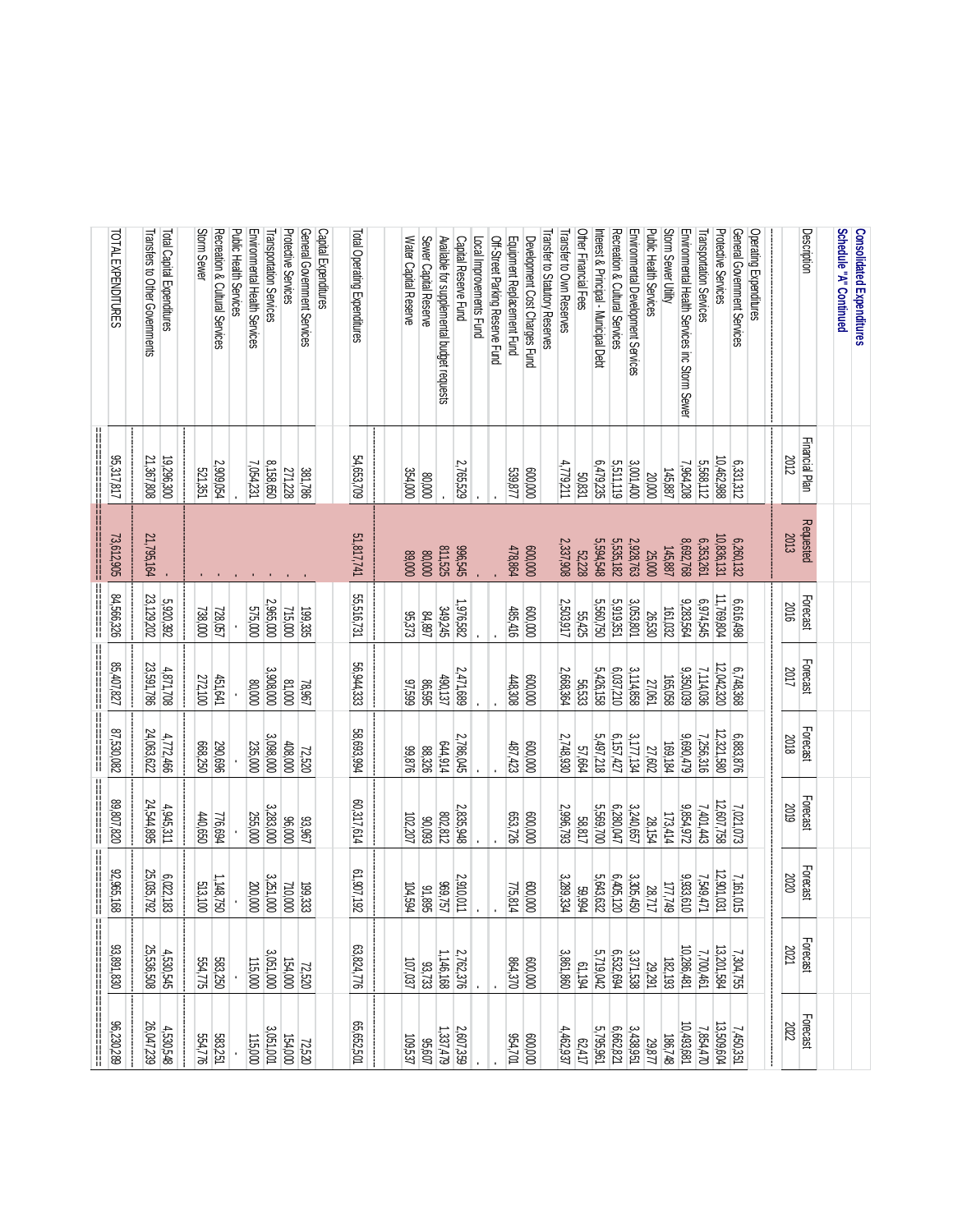Taxation is a major revenue source for the General Fund and accounts for 32.94% of the 2013 total revenue estimated at \$73,612,905, including collection for other governments. Over the five-year period of the financial plan, the taxation requirement is estimated to increase annually by a growth factor of (1.00%) and an additional increase of 3.00%, which includes increase in cost of living and increase to reserves.

The current financial plan provides for \$24,247,861 to be generated from District of West Kelowna property tax base for General Government purposes.

The District has various policies that govern and affect the budget process and include:

- 1. Revenue Policy.
- 2. Surplus Funds Policy.
- 3. Debt Policy.
- 4. Reserve Fund Policy
- 5. Proportion of Taxes Allocated to Classes
- 6. Permissive Tax Exemptions
- 7. Development Cost Charges

## **Revenue Policy**

The District will review fees/charges annually to ensure that they keep pace with changes in the cost-of-living as well as changes in the methods or levels of service delivery.

The District will actively pursue alternative revenue sources to help minimize property taxes.

- The District will consider market rates and charges levied by other public and private organizations for similar services in establishing rates, fees and charges.
- The District will establish cost recovery policies for fee-supported services. The Policies will consider whether the benefits received from the service are public and/or private.
- The District will establish cost recovery policies for services provided for other levels of government.
- General Revenues will not be dedicated for specific purposes, unless required by law or generally accepted accounting practices (GAAP).
- The District will develop and pursue new and creative partnerships with government, community institutions (churches, schools), and community groups as well as private and non-profit organizations to reduce costs and enhance service to the community.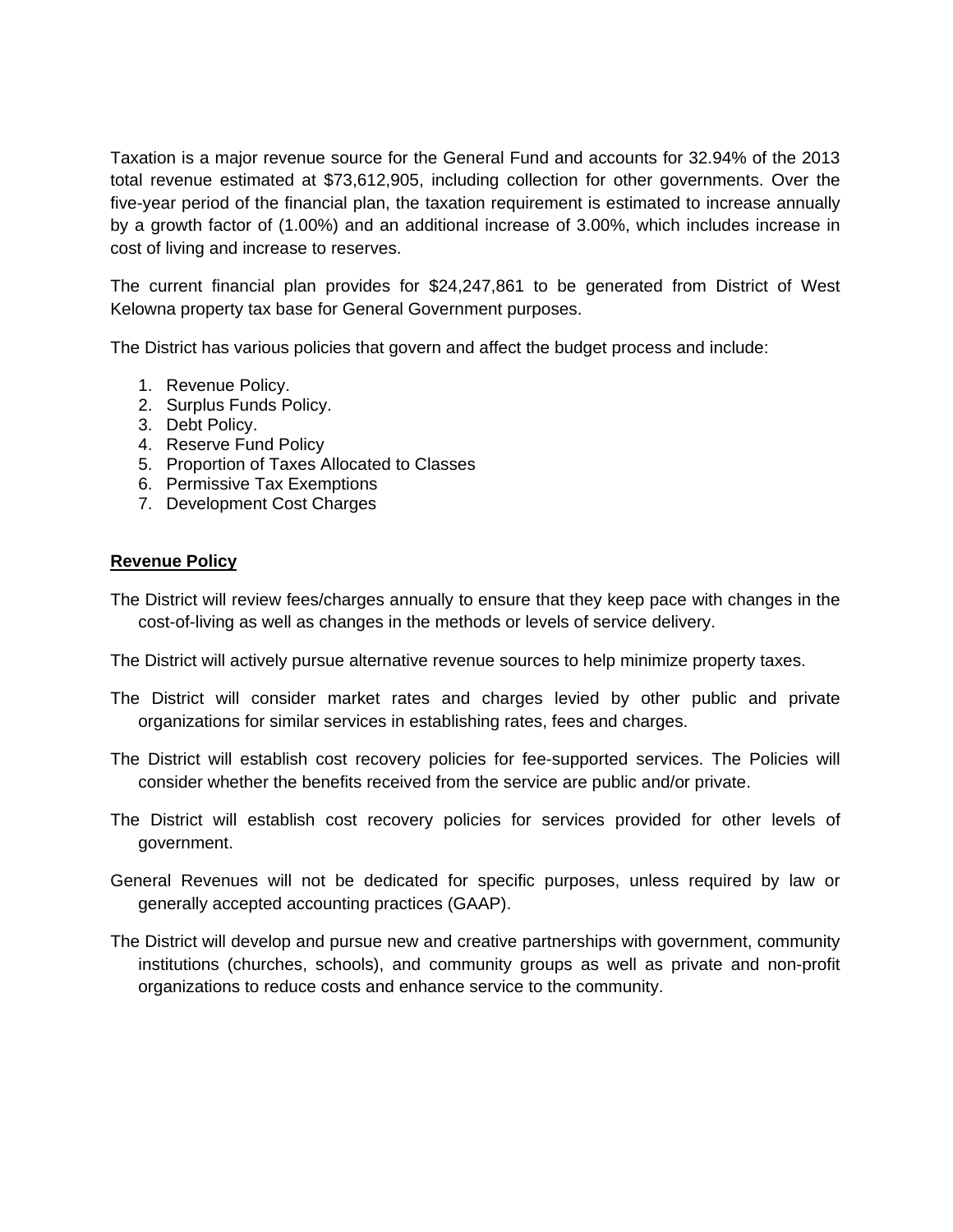## **Surplus Funds**

The *Community Charter* does not allow municipalities to plan an operating deficit (i.e. where expenditures exceed revenues). To ensure this situation does not occur, revenue projections are conservative and authorized expenditures are closely monitored. The combination of conservative revenue projections and controlled expenditures should produce a modest annual operating surplus.

Use of Surplus Funds

- a. Council will review options and provide direction to staff regarding the allocation of any operating surplus prior to completion of the budget process for the following year.
- b. To ensure the Accumulated Surplus is not excessive, the balance in the accumulated surplus account should not exceed a specific amount or guideline. The guideline is that Accumulated Surplus should not exceed 10% of the net operating budget.
- c. Accumulated Surplus funds above the 10% guideline shall be used to:
	- i. Fund capital expenditures or to increase reserves;
	- ii. Pay off capital debt, including internal borrowings;
	- iii. Stabilize City property tax and utility rate increases;
	- iv. Fund other items as Council deems appropriate.
- d. Staff will facilitate Council's review of the amount of Accumulated Surplus funds available on an annual basis.

## **Debt Policy**

- 1. One-time capital improvements and unusual equipment purchases.
- 2. When the useful project life will exceed the term of financing.
- 3. Major equipment purchases.
- 4. Debt servicing is limited to no more than a 3% tax increase per year.
- 5. The maximum borrowing amount be limited to 15% (*Community Charter* allows for 25%) of the Districts revenues as defined by the *Community Charter*.
- 6. Reserves are to be considered as a funding source before debt.